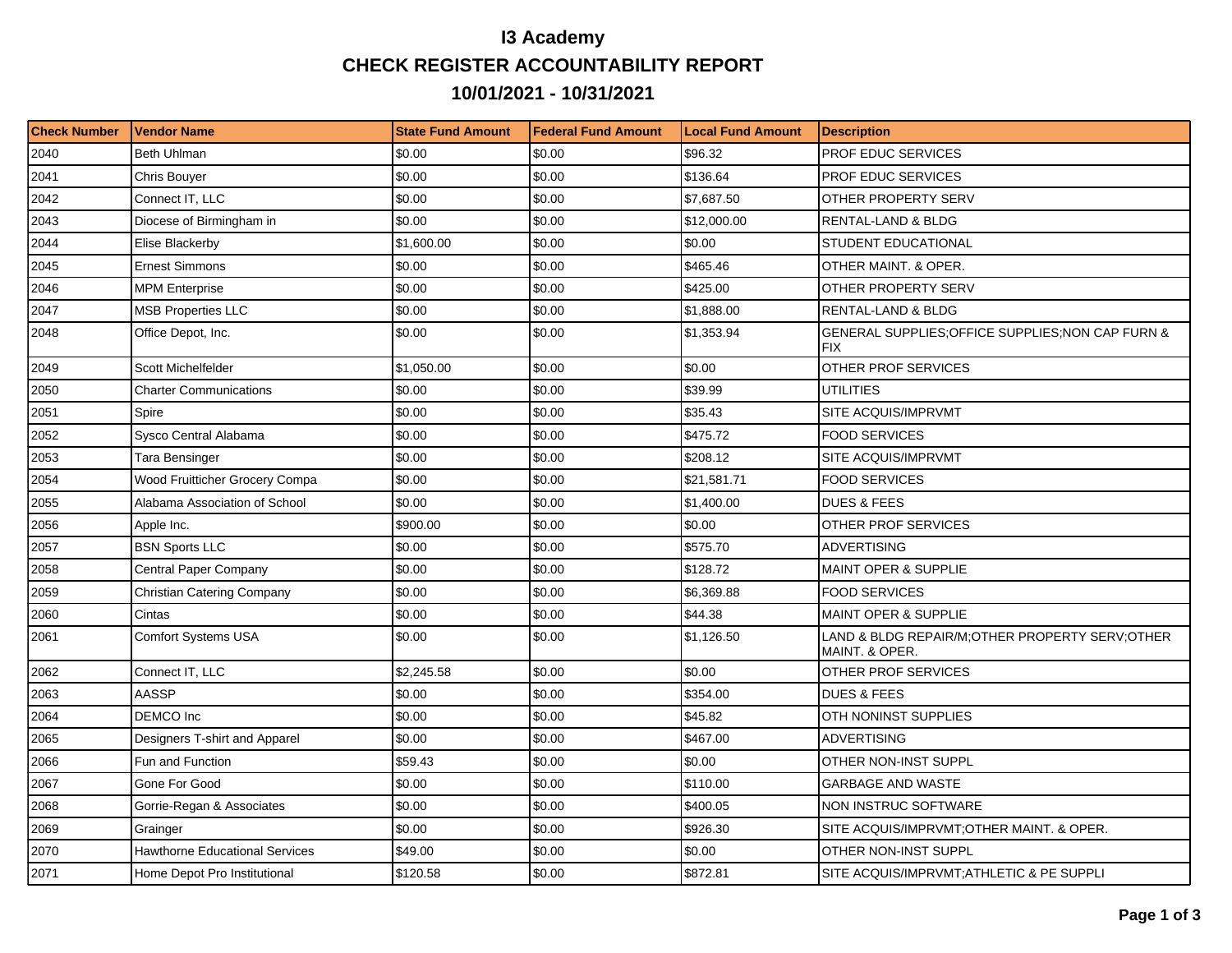| <b>Check Number</b> | <b>Vendor Name</b>                | <b>State Fund Amount</b> | <b>Federal Fund Amount</b> | <b>Local Fund Amount</b> | <b>Description</b>                                        |
|---------------------|-----------------------------------|--------------------------|----------------------------|--------------------------|-----------------------------------------------------------|
| 2072                | ICS Inc                           | \$0.00                   | \$0.00                     | \$2,090.03               | <b>TELECOMMUNICATION</b>                                  |
| 2073                | Land s End Outfitters             | \$0.00                   | \$0.00                     | \$59,311.25              | OTH NONINST SUPPLIES                                      |
| 2074                | Magic City Home Repair            | \$0.00                   | \$0.00                     | \$550.00                 | LAND & BLDG REPAIR/M                                      |
| 2075                | Maxim Healthcare Staffing         | \$4,830.00               | \$0.00                     | \$0.00                   | <b>REGISTERED NURSE</b>                                   |
| 2076                | QuaverEd                          | \$1,560.00               | \$0.00                     | \$0.00                   | INSTRUCTIONAL SOFTWA                                      |
| 2077                | Seesaw                            | \$309.38                 | \$0.00                     | \$0.00                   | INSTRUCTIONAL SOFTWA                                      |
| 2078                | Taylor Enterprise                 | \$0.00                   | \$0.00                     | \$295.00                 | <b>ADVERTISING</b>                                        |
| 2079                | The Force Safety and Security     | \$0.00                   | \$0.00                     | \$7,860.00               | OTHER PROPERTY SERV                                       |
| 2080                | Thomasyne E. Hill                 | \$1,952.80               | \$0.00                     | \$0.00                   | STUDENT EDUCATIONAL                                       |
| 2081                | <b>Willie Davis</b>               | \$5,644.65               | \$0.00                     | \$0.00                   | OTHER PROF SERVICES                                       |
| 2082                | Andre Calhoun                     | \$0.00                   | \$0.00                     | \$1,000.00               | <b>OTHER OBJECTS</b>                                      |
| 2083                | Angelica Lewis                    | \$0.00                   | \$0.00                     | \$955.00                 | OTHER OBJECTS                                             |
| 2084                | Gigi Beasley                      | \$0.00                   | \$0.00                     | \$1.356.25               | OTHER OBJECTS                                             |
| 2085                | Jonathan Ruiz                     | \$0.00                   | \$0.00                     | \$750.00                 | OTHER OBJECTS                                             |
| 2086                | LaQuita Bush                      | \$0.00                   | \$0.00                     | \$1,035.00               | OTHER OBJECTS                                             |
| 2087                | Mary Brown-Huffman                | \$0.00                   | \$0.00                     | \$460.00                 | <b>OTHER OBJECTS</b>                                      |
| 2088                | Old Baker Farm                    | \$1,047.00               | \$0.00                     | \$0.00                   | <b>IN-STATE TRAVEL</b>                                    |
| 2089                | Sharecia Hillary                  | \$0.00                   | \$0.00                     | \$625.00                 | OTHER OBJECTS                                             |
| 2090                | <b>Shirley Cummings</b>           | \$0.00                   | \$0.00                     | \$975.00                 | <b>OTHER OBJECTS</b>                                      |
| 2091                | Ty Keria Blakely                  | \$0.00                   | \$0.00                     | \$955.00                 | OTHER OBJECTS                                             |
| 2092                | Victor Ash                        | \$0.00                   | \$0.00                     | \$695.00                 | <b>OTHER OBJECTS</b>                                      |
| 2093                | Cintas                            | \$0.00                   | \$0.00                     | \$1,015.90               | OTHER MAINT. & OPER.                                      |
| 2094                | Office Depot, Inc.                | \$0.00                   | \$0.00                     | \$869.41                 | GENERAL SUPPLIES; OFFICE SUPPLIES; SITE<br>ACQUIS/IMPRVMT |
| 2095                | <b>Readily Janitorial Service</b> | \$0.00                   | \$0.00                     | \$18,720.00              | <b>CUSTODIAL SERVICES</b>                                 |
| 2096                | Sanford Restaurant Equipment      | \$0.00                   | \$25,906.00                | \$0.00                   | <b>FOOD SERV SUPPLIES</b>                                 |
| 2097                | Wood Fruitticher Grocery Compa    | \$0.00                   | \$0.00                     | \$17,887.17              | <b>FOOD SERVICES</b>                                      |
| 2098                | Alabama Power                     | \$0.00                   | \$0.00                     | \$9,343.18               | <b>ELECTRICITY</b>                                        |
| 2099                | Birmingham Water Works            | \$0.00                   | \$0.00                     | \$2,159.90               | <b>WATER AND SEWAGE</b>                                   |
| 2100                | Central Paper Company             | \$0.00                   | \$0.00                     | \$1,005.90               | <b>MAINT OPER &amp; SUPPLIE</b>                           |
| 2101                | DD Elevator Inspections           | \$0.00                   | \$0.00                     | \$90.00                  | OTHER PROPERTY SERV                                       |
| 2102                | Elise Blackerby                   | \$2,000.00               | \$0.00                     | \$0.00                   | STUDENT EDUCATIONAL                                       |
| 2103                | EMS LINQ INC                      | \$6,681.60               | \$0.00                     | \$0.00                   | <b>ENCUMBR OFFSET</b>                                     |
| 2104                | Magic City Home Repair            | \$0.00                   | \$0.00                     | \$650.00                 | <b>OTHER PROPERTY SERV</b>                                |
| 2105                | Practical Learning Solutions,     | \$0.00                   | \$0.00                     | \$4,000.00               | PROF EDUC SERVICES                                        |
| 2106                | School Transportation Solution    | \$0.00                   | \$0.00                     | \$29,122.00              | TRANSP-OTH PROVIDERS                                      |
| 2107                | Solution Tree                     | \$0.00                   | \$0.00                     | \$1,378.00               | PROF EDUC SERVICES                                        |
| 2108                | Spectrum Enterprise               | \$0.00                   | \$0.00                     | \$114.98                 | TELECOMMUNICATION                                         |